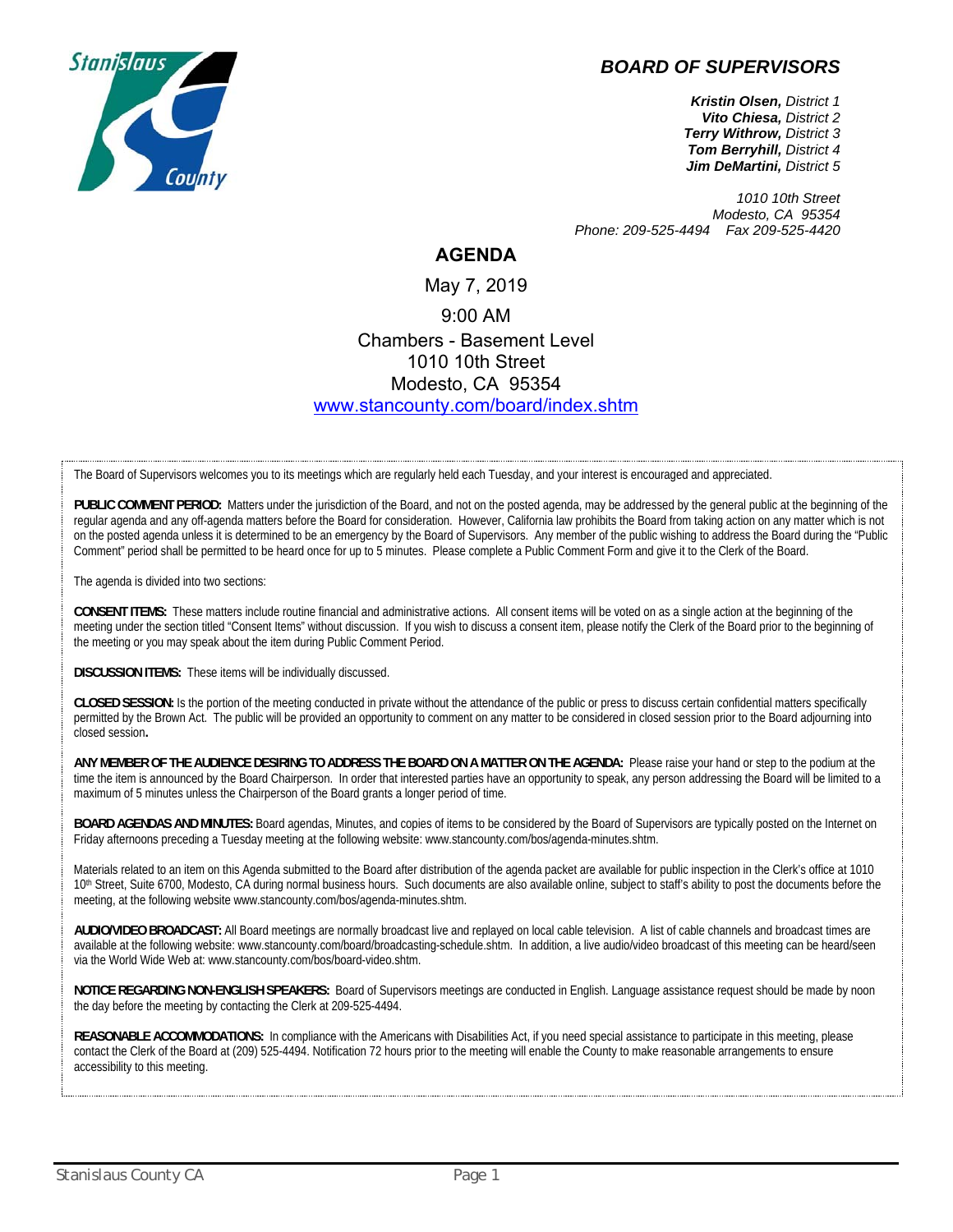- 1. Pledge Allegiance to the Flag
- 2. Invocation
- 3. Presentation: Stanislaus County Employees Retirement Association by Rick Santos, Executive Director
- 4. Public Comment Period
- 5. Consent Calendar
	- A. Miscellaneous
		- 1. Approval of the Minutes for April 30, 2019 [\(View Item\)](http://www.stancounty.com/bos/minutes/2019/min04-30-19.pdf)
		- 2. Approval to Proclaim May 2019 as Foster Care Awareness Month in Stanislaus County [\(View Item\)](http://stancounty.com/bos/agenda/2019/20190507/A02.pdf)
		- 3. Approval to Proclaim the Week of May 19, 2019 to May 25, 2019 as Stanislaus County Public Works Week, in Conjunction with National Public Works Week [\(View Item\)](http://stancounty.com/bos/agenda/2019/20190507/A03.pdf)
		- 4. Approval to Declare a Vacancy on the Stanislaus County Local Task Force on Solid Waste Management [\(View Item\)](http://stancounty.com/bos/agenda/2019/20190507/A04.pdf)
	- B. Chief Executive Office
		- 1. Approval for Stanislaus County Workforce Development to Submit the Application for Subsequent Local Area Designation and Local Board Recertification – Workforce Development [\(View Item\)](http://stancounty.com/bos/agenda/2019/20190507/B01.pdf)
		- 2. Approval to Award a Construction Contract for the Fink Road Landfill Gas Collection and Control System Improvements Project to Tetra Tech BAS, Inc., of Diamond Bar, California – Environmental Resources [\(View Item\)](http://stancounty.com/bos/agenda/2019/20190507/B02.pdf)
		- 3. Approval to Adopt County Retirement Contribution Rates for Budget Year 2019-2020 as Contained in the Stanislaus County Employees' Retirement Association Actuarial Valuation as of June 30, 2018 – Chief Executive Office [\(View Item\)](http://stancounty.com/bos/agenda/2019/20190507/B03.pdf)
		- 4. Approval to Award a Contract for Emergency Flood Response Planning to Kjeldsen, Sinnock, and Neudeck, for the Department of Water Resources Grant Flood Fight Projects – Office of Emergency Services/Fire Warden [\(View Item\)](http://stancounty.com/bos/agenda/2019/20190507/B04.pdf)
		- 5. Consideration and Approval of the Third Quarter Financial Report for Fiscal Year 2018-2019 and Related Actions – Chief Executive Office [\(View Item\)](http://stancounty.com/bos/agenda/2019/20190507/B05.pdf)
	- C. Department of Public Works
		- 1. Approval to Extend the Agreement for Transit Operations with Storer Transit Systems, Incorporated, for One Year Effective July 1, 2019 through June 30, 2020 [\(View Item\)](http://stancounty.com/bos/agenda/2019/20190507/C01.pdf)
	- D. Department of Planning and Community Development
	- E. County Counsel